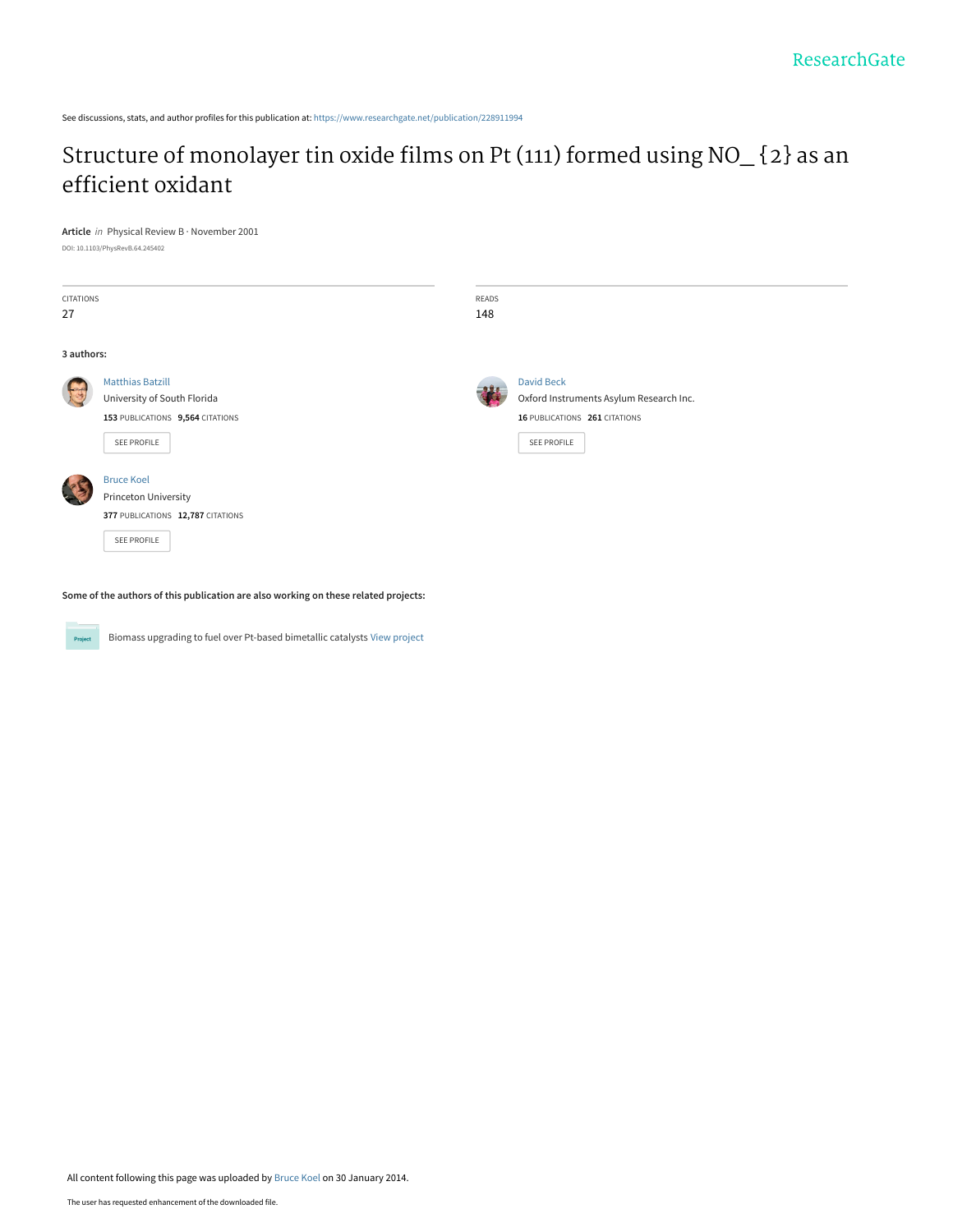# **Structure of monolayer tin oxide films on Pt(111) formed using**  $NO<sub>2</sub>$  **as an efficient oxidant**

Matthias Batzill, David E. Beck, and Bruce E. Koel\*

*Department of Chemistry, University of Southern California, Los Angeles, California 90089-0482* (Received 3 May 2001; revised manuscript received 7 August 2001; published 20 November 2001)

Submonolayer Sn deposits on Pt(111) and Sn incorporated in a  $(\sqrt{3}\times\sqrt{3})R30^\circ$  Sn/Pt(111) surface alloy were oxidized by  $NO<sub>2</sub>$  under ultrahigh-vacuum conditions. The oxide films formed were characterized by Augerelectron spectroscopy, low-energy electron diffraction (LEED), and scanning tunneling microscopy (STM). Four different surface morphologies were identified, depending on the preparation conditions, each of them exhibiting a distinct LEED pattern. STM revealed two ordered epitaxial overlayers. One is interpreted as the adsorption of SnO pseudomolecules at preferential sites to form a  $(4\times4)$  coincidence lattice with the substrate. The other structure forms an incommensurate tin oxide overlayer, exhibiting a long-range Moiré pattern. The remaining LEED patterns are associated with the formation of a regular stress-relief pattern that can transform into an ordered array of tin oxide islands upon repeated oxidation. This ordered island array exhibited a (5  $\times$  5) superlattice with respect to the Pt(111) substrate. The variety of SnO<sub>x</sub> overlayer morphologies is attributed to subtle differences in the oxide stoichiometry and alterations in the oxide/metal interface, in particular Pt-Sn alloying.

DOI: 10.1103/PhysRevB.64.245402 PACS number(s): 68.35. - p, 81.65.Mq, 68.55.Jk

# **I. INTRODUCTION**

Ultrathin oxide films on single-crystal metal supports have been studied in the past to create model systems for bulk oxide surfaces. Such oxide films often allow for electron transport that is essential for scanning tunneling microscopy (STM) studies and may improve the performance of standard surface science probes.<sup>1,2</sup> Although it has been shown that some of these surfaces are useful substitutions for bulk oxide surfaces and are often used as supports for creating nanodispersed metal catalysts in research laboratories, $3-9$ there is also compelling evidence that these ultrathin oxide films possess altered properties and structures compared to bulk oxide surfaces. This is partly due to their low dimensionality, but mainly it is a result of the oxide interaction with the support. As a consequence, ultrathin oxide films can be grown that are not thermodynamically stable as bulk materials. One such example is the growth of FeO on Pt $(111).$ <sup>10-14</sup> Some of these novel materials exhibit unique electronic<sup>15,16</sup> and/or ferromagnetic properties.<sup>17</sup> Furthermore, bulk oxides often lack stable polar surfaces, but these surfaces may also be stabilized on ultrathin films.<sup>18</sup> In this article it is shown that more than one tin oxide (SnO*x*) ultrathin film is stable on a  $Pt(111)$  substrate. This illustrates at once the complexity of oxide/metal interfaces and their potential for developing novel surfaces with unique structures and properties.

In order to put the formation of  $SnO<sub>r</sub>$  layers on  $Pt(111)$  in context, studies of other ultrathin oxide films on  $Pt(111)$  can be cited. Oxidation studies of Ce  $(Ref. 19)$ , Al  $(Ref. 16)$ , Cr  $(Refs. 20 and 17)$ , and Fe  $(Refs. 10–14)$  on Pt $(111)$  have been presented previously. For all of these systems, the formation of an ordered overlayer was reported following annealing of the sample. Specifically, the formation of tin oxide layers on Au $(111)$  (Ref. 21) and Pd $(111)$  (Ref. 15) has been studied previously. Oxidizing a tin overlayer on gold and subsequent annealing did not produce an ordered oxide layer, but it was reported that oxidation at elevated temperatures

 $(500-800 \text{ K})$  formed an ordered,  $SnO<sub>2</sub>$  overlayer on gold. However, at least one-half of the tin in the adlayer diffused into the gold crystal under these conditions. The oxidation of a Sn overlayer on  $Pd(111)$  is of particular relevance to this study, because the Pd/Sn bimetallic system behaves similarly to Pt/Sn with respect to the formation of stable surface alloys.22 It was concluded that submonolayer amounts of Sn can be oxidized to a SnO stoichiometry on  $Pd(111)$ . Furthermore, the thermal stability of these oxide layers was markedly less than that for bulk Sn oxide, and it was suggested that exothermic Pd/Sn alloying may promote the redox chemistry of tin oxide films.

Motivation for the study of the tin oxide/Pt and Pt-Sn alloy interfaces is the important role played by such interfaces in practical or technical systems. For instance, bimetallic Pt-Sn catalysts are used in hydrocarbon reforming<sup>23-26</sup> and Pt-Sn alloys are active phases in a number of existing and developing catalysts. $27-31$  Furthermore, Pt particles on tin oxide supports are used as catalysts for CO oxidation.<sup>32</sup>  $SnO<sub>2</sub>$  is also a widely used material for sensing toxic gases<sup>33–36</sup> such as Co, NO<sub>2</sub>, and O<sub>3</sub>. In these gas-sensing devices, Pt is sometimes used as a promoter. For all of the applications given above, it is anticipated that a basic understanding of the  $SnO<sub>x</sub>/Pt$  interface should enable improvements to be made in practical systems.

Oxidation of the  $(2\times2)$  and  $(\sqrt{3}\times\sqrt{3})R30^{\circ}$  Sn/Pt(111) surface alloys using  $NO_2$  (Ref. 37) and  $O_3$  (Ref. 38) as oxidants under ultrahigh-vacuum (UHV) conditions has been studied previously in our group. Surprisingly, the thermal stability of the oxide films for the two oxidized surface alloys were found to be significantly different. The SnO*<sup>x</sup>* layer that formed by oxidizing the  $(2\times2)$  alloy is unstable above 800 K, while the oxide layer for the oxidized  $(\sqrt{3})$  $\langle \sqrt{3} \rangle$ *R*30° surface alloy does not decompose below 1000 K. Furthermore, the oxidized  $(\sqrt{3}\times\sqrt{3})R30^\circ$  surface alloy exhibits ordered surface structures upon annealing to 900 K.  $O<sub>2</sub>$ desorption curves in temperature-programmed desorption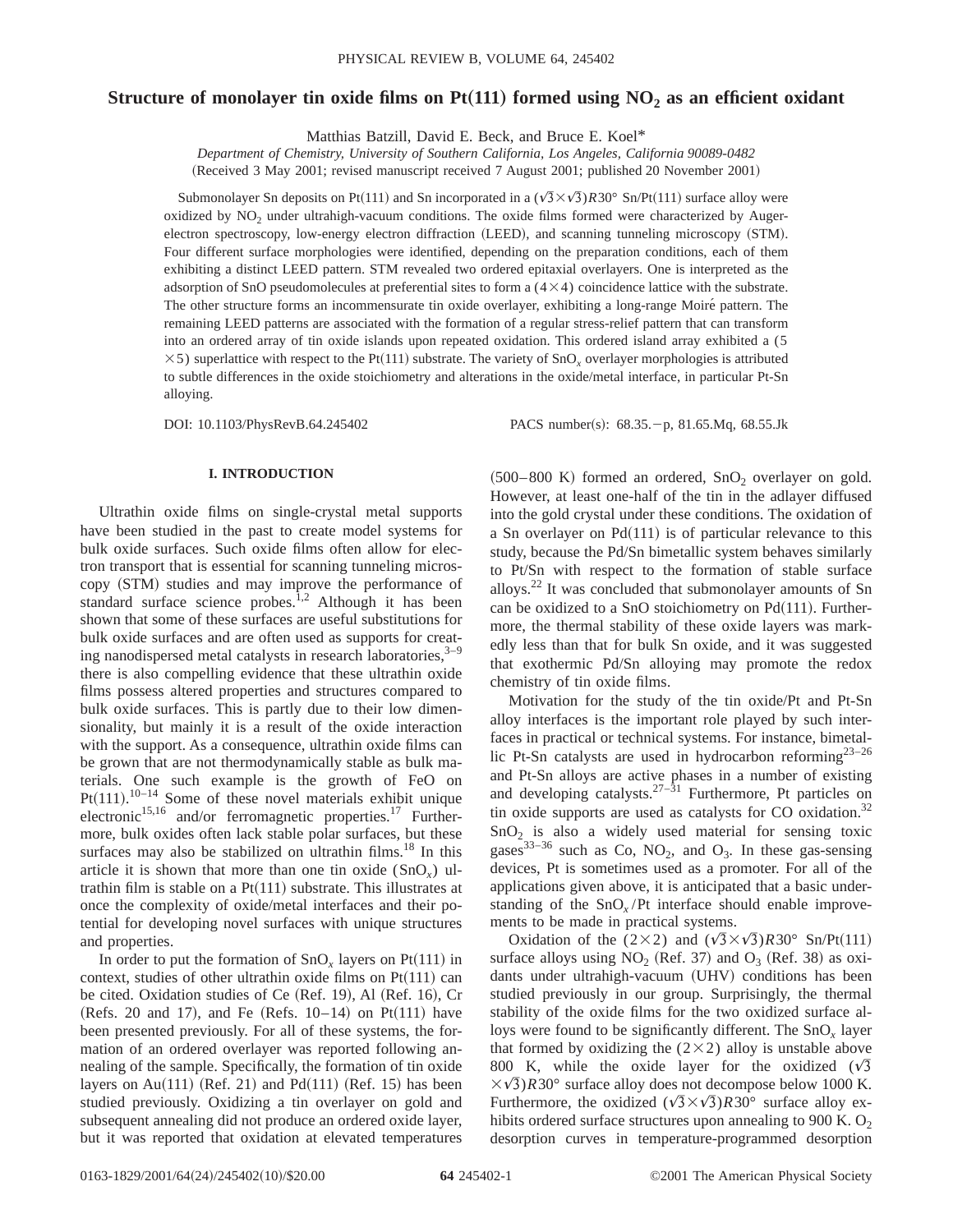showed two peaks for the oxidized  $(\sqrt{3}\times\sqrt{3})R30^{\circ}$  Sn/  $Pt(111)$  surface alloy. The first and larger peak at around 800 K was associated with oxygen desorbing from Pt sites and the second peak at 1000 K was affiliated with the decomposition of a tin oxide adlayer. The oxygen concentration in the tin oxide film was estimated to be between 0.1 and 0.15 monolayer (ML).<sup>38</sup> It was proposed that dosing  $O_3$  or  $NO_2$ caused the extraction of tin out of the Sn/Pt surface alloy to form a tin oxide adlayer. X-ray photoelectron spectroscopy (XPS) studies of the oxidation of the  $(\sqrt{3}\times\sqrt{3})R30^{\circ}$  Sn/  $Pt(111)$  surface alloy showed a broadening of the  $Sn(3d)$ lines. $3^{37}$  These Sn peaks were deconvoluted into three Sn states, a  $Sn^0$  state from alloyed Sn and two states shifted in binding energy by  $\Delta E_B$ =0.6 and 1.6 eV. However, no shift large enough to be associated with a fully oxidized  $Sn^{4+}$ state was observed, i.e., no  $SnO<sub>2</sub>$  was present. Sn is only present in reduced oxidation states such as  $Sn^{1+}$  or  $Sn^{2+}$ . XPS studies also showed that a structural change observed by low-energy electron diffraction (LEED) between 840 and 1000 K, as described in more detail below, is accompanied by an increase of the  $Sn^0$  component without changing the oxidized Sn components significantly. This was explained by a small amount of Sn segregation from the bulk to the surface.

In this article, LEED and STM data are used to characterize the SnO<sub>x</sub> adlayers formed by oxidation of a  $(\sqrt{3})$  $\langle \sqrt{3} \rangle$ *R*30° Sn/Pt(111) surface alloy and several Sn overlayers on  $Pt(111)$ . For the purpose of this article, the more thermally stable oxide films formed on these surfaces rather than those on the oxidized  $(2\times2)$  Sn/Pt $(111)$  surface alloy were studied. Such tin oxide adlayers exhibit several possible overlayer structures depending on the preparation conditions.

### **II. EXPERIMENTAL METHODS**

Experiments were performed in an UHV chamber equipped with a cylindrical mirror analyzer for Augerelectron spectroscopy (AES), rear-view LEED optics, a quadrupole mass spectrometer for residual gas analysis and temperature-programmed desorption (TPD), a home-built single-piezotube STM, an ion gun for sample cleaning, a resistively heated, Sn-evaporation source, and precision leak valves for gas dosing, including one directed-beam gas doser for  $NO<sub>2</sub>$  exposures. For AES, the electron gun and energy analyzer were positioned normal to the sample surface. The incident-electron energy was 3 keV and the modulation voltage used to record the spectra in  $dN(E)/dE$  mode was 6 eV. The sample was heated by electron-beam heating from the backside of the single crystal, and the sample temperature was measured by a chromel/alumel thermocouple spot welded directly to the side of the crystal.

The  $Pt(111)$  single crystal was cleaned by standard procedures, consisting of cycles of  $500-eV$  Ar<sup>+</sup>-ion sputtering, annealing at 1000 K in  $2 \times 10^{-7}$  Torr O<sub>2</sub>, and finally annealing at 1200 K in UHV. The cleanliness of the sample was monitored by AES. The Sn deposition rate was calibrated by means of AES uptake plots. From the uptake plots a deposition rate of 0.01 ML/sec was estimated, which was kept constant for all experiments. The tin coverage after every deposition of tin was confirmed by measuring the  $Sn(430 eV)$  to  $Pt(237 eV)$  peak-to-peak ratio in the AES spectrum. To form the  $(\sqrt{3} \times \sqrt{3})$ *R*30° Sn/Pt(111) surface alloy, ~1.0 ML Sn was deposited at 300 K on the  $Pt(111)$  crystal and subsequently annealed to 1000 K for 10 s.<sup>39</sup> This caused the Sn/Pt AES ratio to decrease from 7.8 to 2.5.

In order to oxidize the  $(\sqrt{3}\times\sqrt{3})R30^\circ$  surface alloy or Sn adlayers under UHV conditions,  $NO<sub>2</sub>$  was dosed for 40 s at a background pressure of  $4\times10^{-8}$  Torr with the sample temperature held at 400 K. This temperature was chosen to avoid NO adsorption on the surface. In reporting the  $NO<sub>2</sub>$  exposures, no account was taken for the ion-gauge sensitivity or enhancement factor for the directed gas doser. TPD showed that the  $NO<sub>2</sub>$  exposures used resulted in a saturation of the surface with oxygen. No nitrogen contamination of the samples was detected by AES.

#### **III. RESULTS**

Two different kinds of samples were investigated: (i)  $(\sqrt{3} \times \sqrt{3})$ *R*30° surface alloys containing Sn incorporated into the surface plane with  $\Theta_{Sn}$ =0.33, and (ii) 0.4-ML coverage of Sn adatoms on the  $Pt(111)$  surface. After saturating the surface with oxygen by exposure to  $NO<sub>2</sub>$ , the samples were flash-annealed to several target temperatures and the resulting surfaces were characterized by AES, LEED, and STM. The resulting surface structures are presented in the next two sections. Repeated oxidation and annealing cycles resulted in different surface morphologies, and the surface structures formed in this manner are presented in the third following section.

# **A. Oxidation of a**  $(\sqrt{3} \times \sqrt{3})R30^\circ$  Sn/Pt(111) surface alloy

Exposure of NO<sub>2</sub> on a  $(\sqrt{3}\times\sqrt{3})R30^\circ$  alloy at 400 K causes oxygen uptake and the appearance of an oxygen peak in AES. Such oxidized samples were flash-annealed to several target temperatures and were characterized by AES, LEED, and STM after cooling down to room temperature.

The evolution of the surface composition with annealing temperature as recorded by AES is shown in Fig. 1. The  $O(510 \text{ eV})/Sn(430 \text{ eV})$  and  $O(510 \text{ eV})/Pt(237 \text{ eV})$  peak-topeak ratios in AES  $[Fig. 1(b)]$  showed a behavior consistent with that reported previously for the oxidation of the same surface alloy with ozone.<sup>38</sup> Most of the oxygen desorbed from the surface upon annealing to 860 K. The  $O(510 \text{ eV})/$ Sn(430 eV) ratio for the oxidized  $(\sqrt{3}\times\sqrt{3})R30^\circ$  alloy did not change significantly in the temperature range between 860 and 1020 K. At 1020 K, the tin oxide film decomposed and oxygen desorbed from the surface. Further annealing to 1060 K caused the oxygen peak in AES to vanish.

Dosing NO<sub>2</sub> at 400 K on the  $(\sqrt{3} \times \sqrt{3})$ *R*30° surface alloy resulted in a diffuse LEED image with no diffraction spots. The first-order,  $Pt(111)$  substrate spots only appeared upon annealing the sample to 600 K, but there was still a diffuse background with no additional apparent ordering of the surface. Further annealing to 830 K resulted in a complex LEED pattern of diffuse spots as shown in Fig.  $2(a)$ . However, flash annealing of the sample to 860–880 K gave a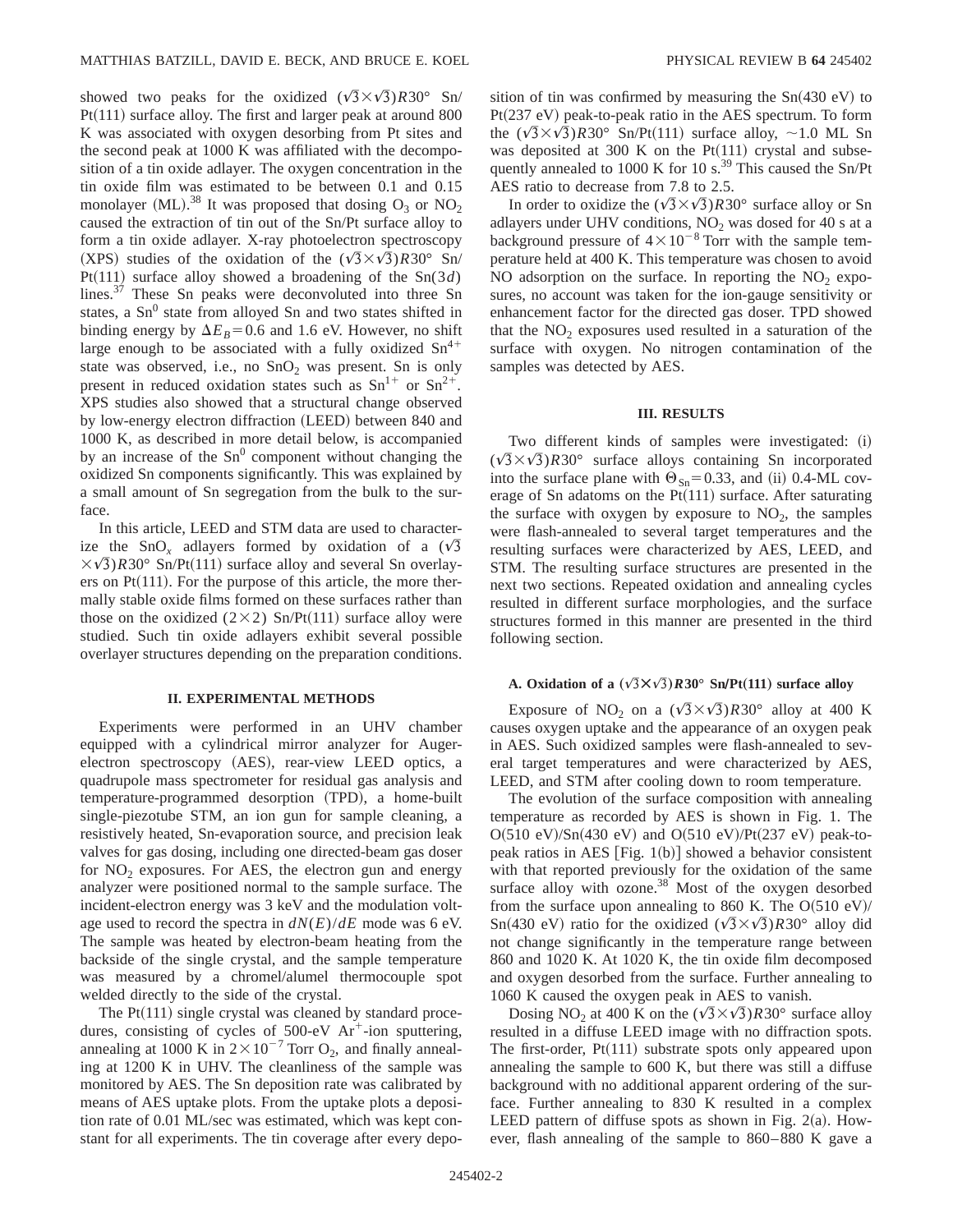

FIG. 1. (a) AES spectra taken at successive annealing temperatures for a  $(\sqrt{3} \times \sqrt{3})R30^\circ$  Sn/Pt(111) surface alloy exposed to a saturation dose of  $NO<sub>2</sub>$ . (b) Plot of AES peak-to-peak ratios for the  $O(510 \text{ eV})$  and  $Sn(430 \text{ eV})$  peaks. After initial desorption of oxygen from the oxidized surface below 880 K, the O/Sn ratio does not change significantly over the temperature range between 880 and 1020 K.

clear LEED pattern, which is shown in Fig.  $2(b)$ . This structure is called ''structure I'' in the following discussion. Annealing further to 900–1000 K, or annealing to 850 K for several minutes, resulted in the appearance of a  $(4\times4)$ LEED pattern shown in Fig.  $2(c)$ . STM images that were obtained for the latter two surfaces are displayed in Fig. 3.

As shown in Fig.  $3(a)$ , STM images of structure I, associated with the lower annealing temperature  $(860-880 \text{ K})$ , exhibits areas with rows oriented along the  $\langle \overline{1}01 \rangle$  direction. The width of the rows coincides with 5 times the separation between Pt rows in the  $\langle \overline{1}10 \rangle$  direction on the Pt(111) substrate. Three domains, with rows orientated at 60° with respect to each other, were observed. Large undulations within these rows are visible in the STM images. These undulations appear to have a minimum separation of 5 times the  $Pt(111)$ surface-lattice constant along the rows and in general are separated by a multiple thereof. Neighboring undulations on adjacent rows appear to preferentially form a 60° angle with respect to the row orientation.

Samples that were annealed to 900–1000 K and exhibited the  $(4\times4)$  LEED pattern showed ordered regions in the STM images [Figs. 3(b) and 3(c)] from which a (4 $\times$ 4) unit cell can be constructed. Rows of protrusions with a periodicity of 2 times the  $Pt(111)$  surface lattice constant were observed. These rows occur in all three equivalent symmetry directions of the  $(111)$  surface, and are separated by four surface lattice constants. This gives rise to the  $(4\times4)$  LEED pattern [see Figs. 3 $(c)$  and 3 $(d)$ ]. The corrugation of these protrusions is between 0.08 and 0.12 nm. STM images also show that many vacancies and other defects exist in the (4  $\times$ 4) superstructure.

For completeness, we mention in this context that recent experiments on the growth of Sn oxide multilayer films on  $Pt(111)$  found that growth proceeds via a Stranski-Krastanov mode with the wetting layer generally exhibiting the same  $(4\times4)$  structure as described above. However,  $(4\times6)$  and  $(4\times8)$  domains were also identified by STM. These structures were never encountered on the oxidized surface alloys or oxidized submonolayer-Sn deposits described in this article. Therefore, we will leave a more detailed discussion of these structures for a forthcoming article on the multilayer growth of Sn oxide films.40

Annealing of these surfaces to 1200 K resulted in the complete decomposition of SnO*<sup>x</sup>* species and desorption of all surface oxygen. LEED and STM showed that such a reduced surface reorders into a  $(2\times2)$  Sn/Pt $(111)$  surface alloy.

# **B. Oxidation of tin overlayers**

A submonolayer-Sn film was deposited on  $Pt(111)$  at 300 K. This forms tin islands in the adlayer. Oxidation of the Sn overlayer was performed by using  $NO<sub>2</sub>$  and the same procedure as above.

Oxidation of a Sn adlayer with 0.4-ML Sn coverage and subsequent annealing to 860–950 K yielded surfaces that exhibited the same  $(4\times4)$  LEED pattern as formed after oxidizing the  $(\sqrt{3}\times\sqrt{3})$ *R*30° alloy. However, the intermedi-



FIG. 2. LEED patterns for the evolution of an oxidized  $(\sqrt{3}\times\sqrt{3})R30^\circ$  Sn/Pt(111) surface alloy after annealing to (a) 840 K (incident beam energy,  $E_p = 77 \text{ eV}$ ), (b) 880 K ( $E_p = 70 \text{ eV}$ ), and (c) 920 K ( $E_p = 77 \text{ eV}$ ). The first-order spots of the Pt(111) substrate are marked by circles in (b) and (c). Image (b) shows a LEED pattern that corresponds to structure I on the surface and (c) exhibits a clear  $(4\times4)$  pattern.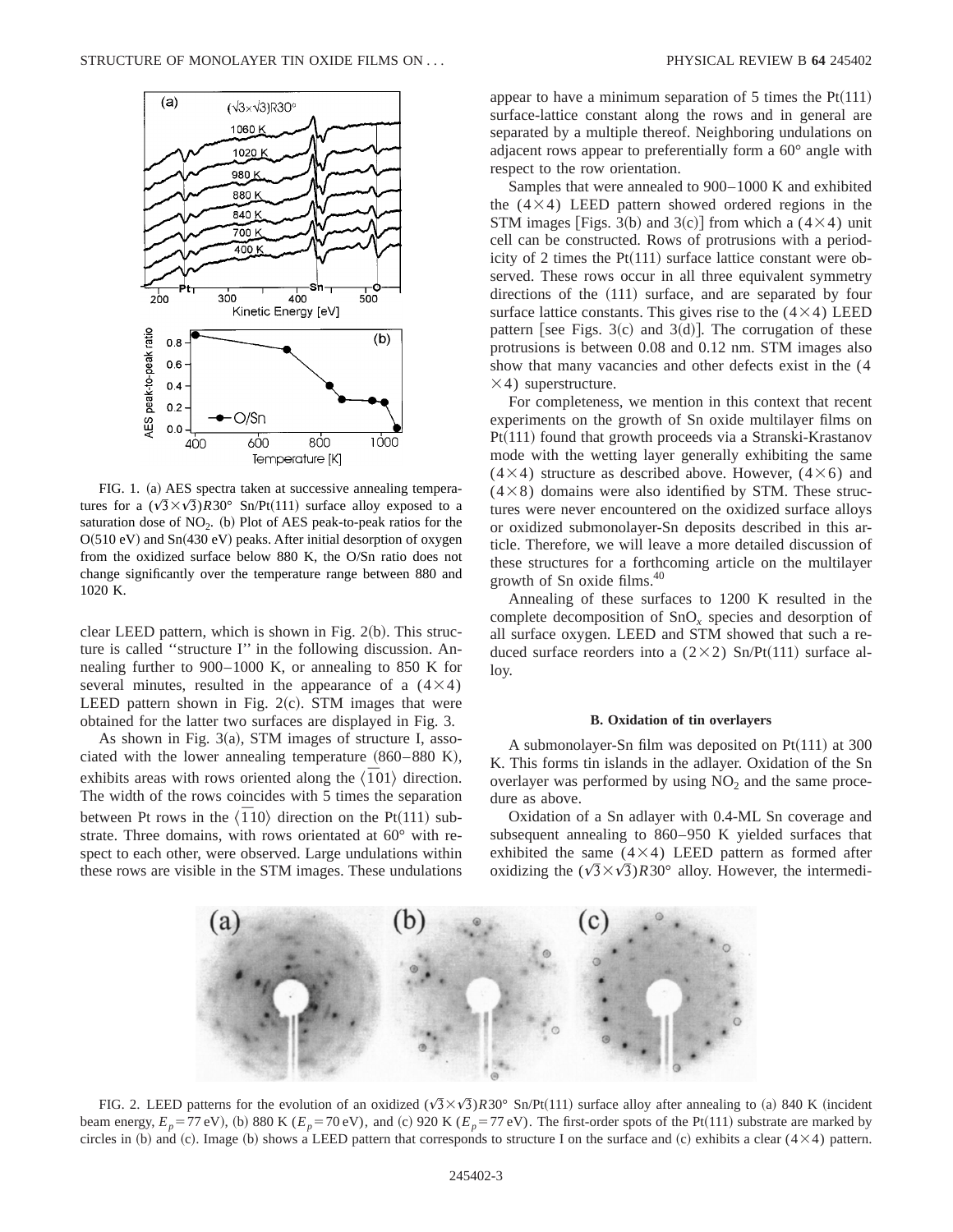

FIG. 3. (a) STM image  $(20 \times 20 \text{ nm}^2, U_{bias} = 150 \text{ mV}, I = 0.2 \text{ nA})$  of structure I on the surface obtained after annealing to 880 K. A row structure is visible with protrusions within the rows. A ( $5\times5$ ) unit cell is shown that describes the  $5a_{\rm Pt}$  spacing of the rows and the minimum separation between the protrusions both along the rows and on neighboring rows. (b) STM image  $(12 \times 12 \text{ nm}^2, U_{\text{bias}} = 150 \text{ mV}, I$  $=0.3$  nA) of a ( $4\times4$ ) surface obtained after annealing to 920 K. Rows of protrusions with twice the Pt-lattice spacing in all three low-index directions of the substrate can be identified, although a high density of "missing" protrusions is apparent. (c) Small scan area of a well-ordered (4×4) structure. The white lines represent the Pt(111) lattice and the black line shows the (4×4) unit cell. (d) Schematic model for the  $(4\times4)$  structure in which shaded circles indicate SnO pseudomolecules. Open circles show the Pt $(111)$  substrate. The adsorption sites on the surface are unknown and thus the registry of the shaded circles for the adlayer with respect to the open circles of the substrate is arbitrary.

ate structure, i.e., structure I, that was found to exist over a narrow temperature window for the oxidized and flashannealed  $(\sqrt{3}\times\sqrt{3})R30^\circ$  surface alloys was never observed by oxidizing Sn overlayers.

# **C. Repeated NO2 dosing**

After having obtained the  $(4\times4)$  structure, either by oxidizing and subsequently annealing the  $(\sqrt{3}\times\sqrt{3})R30^\circ$  alloy or a 0.4-ML-thick Sn overlayer, we exposed this surface to  $NO<sub>2</sub>$  again, repeatedly, in order to determine if the surface was completely oxidized or if additional oxygen could be added to the surface. We followed the same procedure for repeated oxidation treatments as for the initial oxidation step. After annealing the surface to 860 K, structure I was observed most frequently on the surface. However, now this structure was stable up to 1000 K. The  $(4\times4)$  structure did not form. The situation is quite complex since a different surface structure, which we call "structure II" in the following discussion, was obtained occasionally after the second  $NO<sub>2</sub>$  exposure. Structure II was never observed after the first  $NO<sub>2</sub>$  exposure. This structure is characterized by a complex LEED pattern and an ordered overlayer structure in STM images as shown in Fig. 4. The formation of structure II appeared to be independent of the history of the sample, i.e., it did not matter if one started with the  $(\sqrt{3}\times\sqrt{3})R30^\circ$  alloy or a Sn adlayer. A considerable amount of time attempting to identify reliable procedures to reproduce surfaces with either structure I or II was spent; however, the parameters responsible for guaranteeing the formation of one or the other surface could not be determined. Structure I was the more commonly observed surface structure.

Although there was no significant difference in the  $O(510)$  $eV$ //Sn $(430 eV)$  AES ratios between structures I and II, the two surfaces have very different structural features. This is manifested in the STM images and LEED patterns from both surfaces [Figs. 2(b), 3(a), and 4]. Structure I is much less ordered, although it exhibits regularly spaced rows. No atomic-resolution STM images on structure I surfaces were obtained. Both structures exhibit three rotational domains that can be imaged by STM. Individual domains are rotated by  $60^\circ$  with respect to each other [e.g., see Fig. 4(c) for structure II]. Structure II is more ordered, and no irregularly spaced protrusions could be identified. STM images showed that the domain boundaries of structure II were decorated with material [Fig.  $4(c)$ ]. Such a decoration of domains was not observed for structure I. Figure  $4(b)$  shows that a longrange surface modulation could be observed in the STM images. Such a Moiré pattern indicates that there is an incommensurate  $SnO<sub>x</sub>$  film on the Pt(111) substrate. However, ordering into three rotational domains indicates that there is a fixed orientational relationship between the oxide film and the  $Pt(111)$  substrate. By combining the information from high-resolution STM images, observation of the Moiré pattern, and the LEED pattern, it is obvious that structure II represents an ordered tin-oxide film on the  $Pt(111)$  substrate.

Tip changes were observed sometimes that significantly changed the corrugation in the STM images. Such changes are shown in Fig.  $4(d)$ . These abrupt changes were most likely due to a "pick-up and drop" mechanism of an adsorbate by the STM tip. This significantly changes the tunneling characteristics between the tip and surface. In Fig.  $4(d)$  one can see that in addition to increasing the corrugation when an adsorbate is picked up by the tip, the contrast is reversed also, i.e., rows that were imaged as depressions without an adsorbate at the tip are imaged as protrusions with an adsorbate at the tip. Such a change in contrast and corrugation indicates that the adsorbate interacts with different parts of the surface pattern differently. This provides strong support for interpreting the rows as not only arising from topographical variations, but that the chemical termination of the surface is different at regions on top of the rows and between the rows.

High-resolution STM images of structure II could be readily achieved. From these images, a unit cell can be con-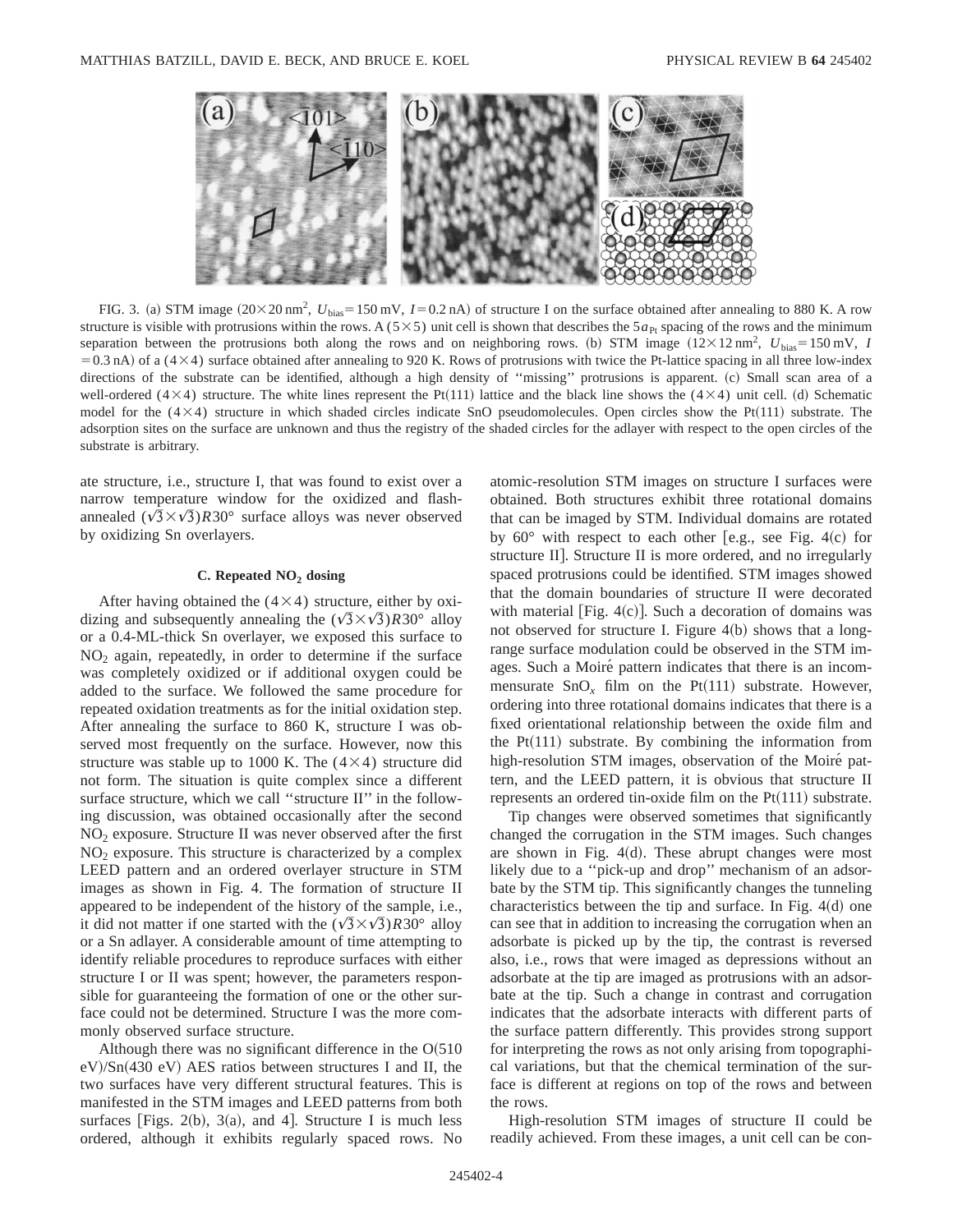

FIG. 4. (a) LEED pattern of structure II on the surface. The first-order spots of the Pt(111) surface are marked by circles ( $E_p$ )  $= 77$  eV). (b), (c), and (d) are STM images of this surface. (b) A Moiré pattern can be identified (scan area:  $18 \times 18$  nm<sup>2</sup>,  $U_{bias} = 200$  mV, *I*=0.2 nA). (c) Two domains separated by a terrace step. The domains are rotated by 60°. Decoration of the domain boundaries with material was always observed. The image size is  $15 \times 15$  nm<sup>2</sup> ( $U_{bias}$ =100 mV, *I*=0.3 nA). (d) The tunneling tip changed its tunneling characteristics by ''picking up'' an adsorbate and depositing it again. The measured corrugation increased significantly by picking up the adsorbate, suggesting a variation of the adsorbate-surface interaction with different parts of the surface pattern. The image size is  $15 \times 15$  nm<sup>2</sup> (U<sub>bias</sub>)  $=150$  mV,  $I=0.2$  nA).

structed that agrees with the LEED pattern [Figs.  $5(a) - 5(c)$ ]. The unit cell deduced from LEED and STM is a parallelogram with a size of  $1.09 \times 0.61$  nm. The directions of the sides of the parallelogram are rotated with respect to the Pt  $\langle 110 \rangle$  directions by 10° and 18°, respectively. On occasion, additional LEED spots were found that suggest commensurate structures in the Sn oxide adlayer. The unit cell constructed from these additional LEED spots is a rectangular superstructure that can be expressed in matrix notation as  $\left(\frac{2}{1}\right)$  $_{2}^{0}$ ) as shown in Fig. 5(d). STM images of these surfaces reveal areas that exhibit high densities of defects or larger separations between the otherwise characteristic rows on the surface. Between the rows with increased separation, or areas between ''fragmented rows,'' a rectangular structure can be identified in the STM images as shown in Fig.  $5(e)$ . The length of the rectangular unit cell in the STM images corresponds closely to that of the corresponding unit cell observed in LEED.

Continued oxidation-treatment cycles by repeated  $NO<sub>2</sub>$ dosing and annealing of structure I eventually resulted in a

clear (5×5) LEED pattern as shown in Fig.  $6(a)$ .<sup>41</sup> The number of oxidation steps necessary to obtain such a structure varied between three and five. STM images revealed a surface that was covered with tiny islands on top of extended terraces that are formed by atomic steps on the  $Pt(111)$  crystal. These islands were ordered on a  $(5 \times 5)$  grid with respect to the Pt $(111)$  substrate as shown in Figs. 6(b) and 6(d). The islands were of irregular shape and separated by narrow gaps that are apparently  $0.1-0.2$  nm in depth as shown in Fig.  $6(c).$ 

#### **IV. DISCUSSION**

There is no single structure that characterizes ultrathin tin oxide films on  $Pt(111)$ . Instead, three different ordered structures were identified depending on the preparation conditions. The  $(4\times4)$  structure is a stable structure at low oxygen concentration. This structure was formed reproducibly after exposing any of the surfaces discussed here with a saturation dose of  $NO<sub>2</sub>$  and subsequent annealing. For the oxi-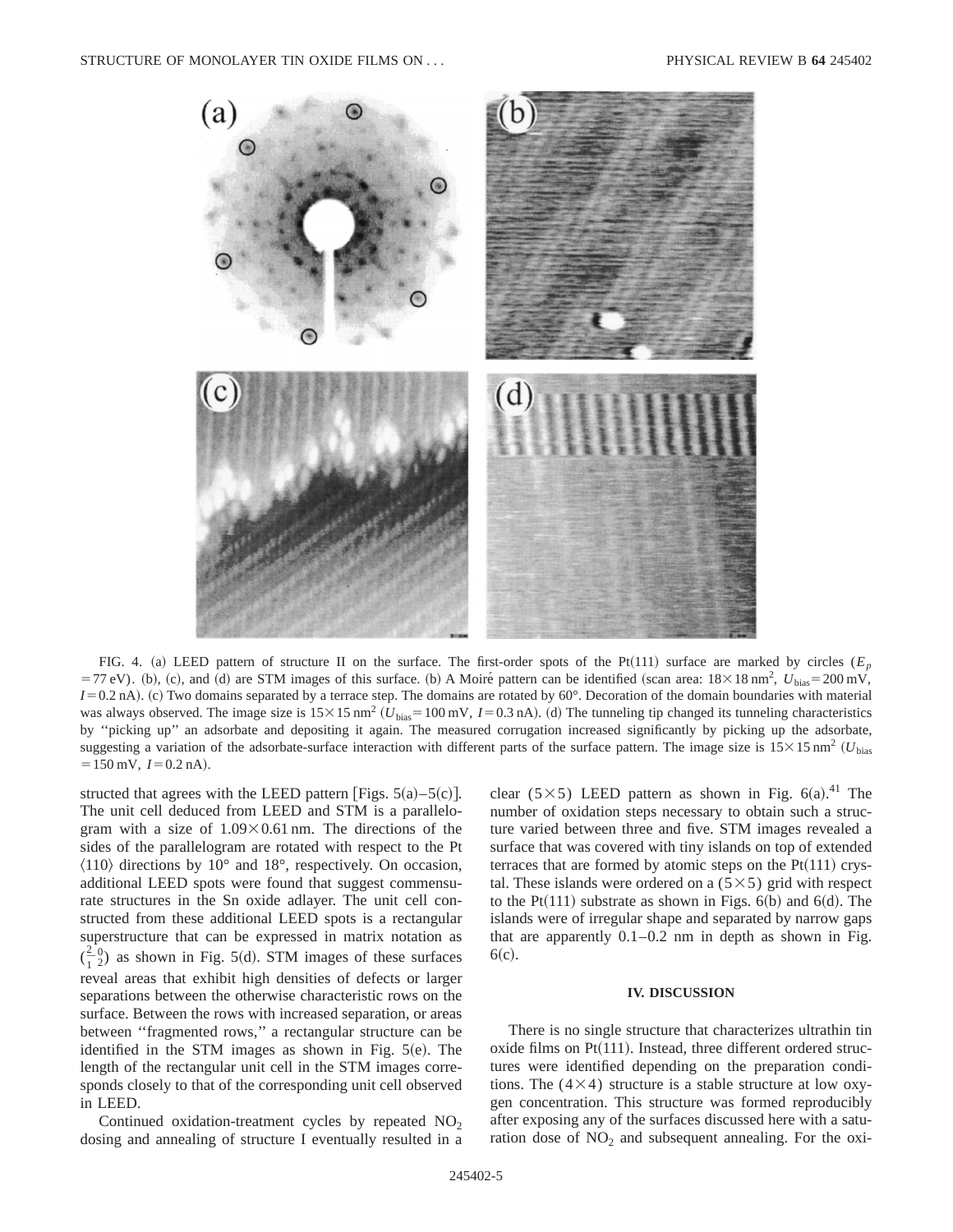

FIG. 5. Structural analysis of a Sn oxide overlayer on Pt $(111)$  responsible for structure II. (a) LEED pattern in which a unit cell is indicated. The first-order Pt(111) spots are marked by circles ( $E_p = 77$  eV). (b) STM image ( $U_{bias} = 200$  mV,  $I = 0.2$  nA) of structure II on the surface, along with the same unit cell that was derived from LEED. (c) Models showing dimensions and orientation of the unit cell with respect to the Pt $(111)$  lattice. (d) Same LEED pattern as in (a) in which a rectangular coincidence cell with Pt $(111)$  lattice is indicated. This rectangular cell cannot always be identified with structure II, and appears to be present only if STM images indicate a high defect density. (e) STM image  $(U_{bias} = 100 \text{ mV}, I = 0.4 \text{ nA})$  that shows rectangular unit cells in a region of the surface that possesses a "fragmented" row structure.  $(f)$  A square unit cell is indicated on top of the Pt $(111)$  lattice. The size of this cell is very similar to the unit cell of the rutile  $SnO<sub>2</sub>(011)$  face. This unit cell, showing the position of the Sn atoms, and its dimensions are provided for comparison.

dized  $(\sqrt{3}\times\sqrt{3})R30^{\circ}$  alloy, another structure denoted as structure I formed over a narrow temperature regime. Replacement of structure I by the  $(4\times4)$  structure upon annealing to 850 K for a prolonged time or flash annealing to higher temperatures coincides with a small increase in the metallic tin component in XPS spectra as reported previously.37 This was explained by Sn segregation from the bulk to the surface. TPD studies<sup>38</sup> and the AES data of Fig. 1 establish that no oxygen is lost in the temperature regime in which the transition from structure I to the  $(4\times4)$  structure takes place. Thus, the only change is the increased tin content in the surface region due to a small amount of tin segregation, and this is responsible for the structural change. This interpretation is further supported by the fact that repeated dosing of  $NO<sub>2</sub>$  on the (4×4) structure results in a surface covered by structure I that is stable and does not transform into a  $(4\times4)$  structure upon annealing. The stability of structure I after the second  $NO<sub>2</sub>$  exposure can be explained by the lack of sufficient subsurface tin after the second oxidation and annealing cycle to segregate to the surface. Thus, tin segregation to the surface is responsible for the formation of the  $(4\times4)$  structure after annealing the oxidized  $(\sqrt{3}\times\sqrt{3})R30^\circ$  alloy. We speculate that tin segregation results in the formation of a ( $2\times2$ ) Sn/Pt(111) surface alloy at the interface between the Pt single crystal and the tin oxide layer. This change at the interface, from a Sn oxide adlayer on a Pt(111) surface to a Sn oxide adlayer on a (2×2) Sn/  $Pt(111)$  alloy, may trigger the restructuring of the oxide film into a  $(4\times4)$  structure. The coincidence structure of the  $(4)$ 

 $\times$ 4) structure of the SnO<sub>x</sub> adlayer with the (2 $\times$ 2) Sn/  $Pt(111)$  surface alloy supports this proposal. Such a periodic coincidence lattice is commonly observed for the adsorption of molecules on surfaces, and this suggests that the observed  $(4\times4)$  adlayer consists of single  $Sn_xO_y$  pseudomolecules with preferential adsorption sites on the surface. STM images support such an interpretation.

One may expect that if a  $(2\times2)$  alloy interfacial structure is necessary to form the  $(4\times4)$  oxide overlayer structure, then such an oxide structure should also form if we start with a ( $2\times2$ ) Sn-Pt surface alloy. However, as was mentioned in the Introduction, such an ordered oxide is not observed for the oxidation of a  $(2\times2)$  surface alloy. This is no contradiction, since after oxidation of the Sn in the  $(2\times2)$  alloy there is not enough Sn left in the substrate to reform the alloy interface. Indeed, this lack of metallic Sn in the substrate may be the origin for the reduced thermal stability of the oxide films obtained by oxidation of a  $(2\times2)$  surface alloy.

Oxidation of a  $0.4$ -ML Sn overlayer using NO<sub>2</sub> and following the same procedures also results in the formation of a  $(4\times4)$  structure. If a  $(2\times2)$  interface alloy is necessary to form the  $(4\times4)$ -oxide coincidence structure, then some alloying of Sn with Pt has to occur. This can only happen if some of the initially disordered, Sn oxide overlayer partially decomposes to release enough tin from the oxide film to form an alloy during annealing. It is likely that Pt facilitates the partial decomposition of the Sn oxide overlayer in a manner that is similar to that previously suggested for Sn oxide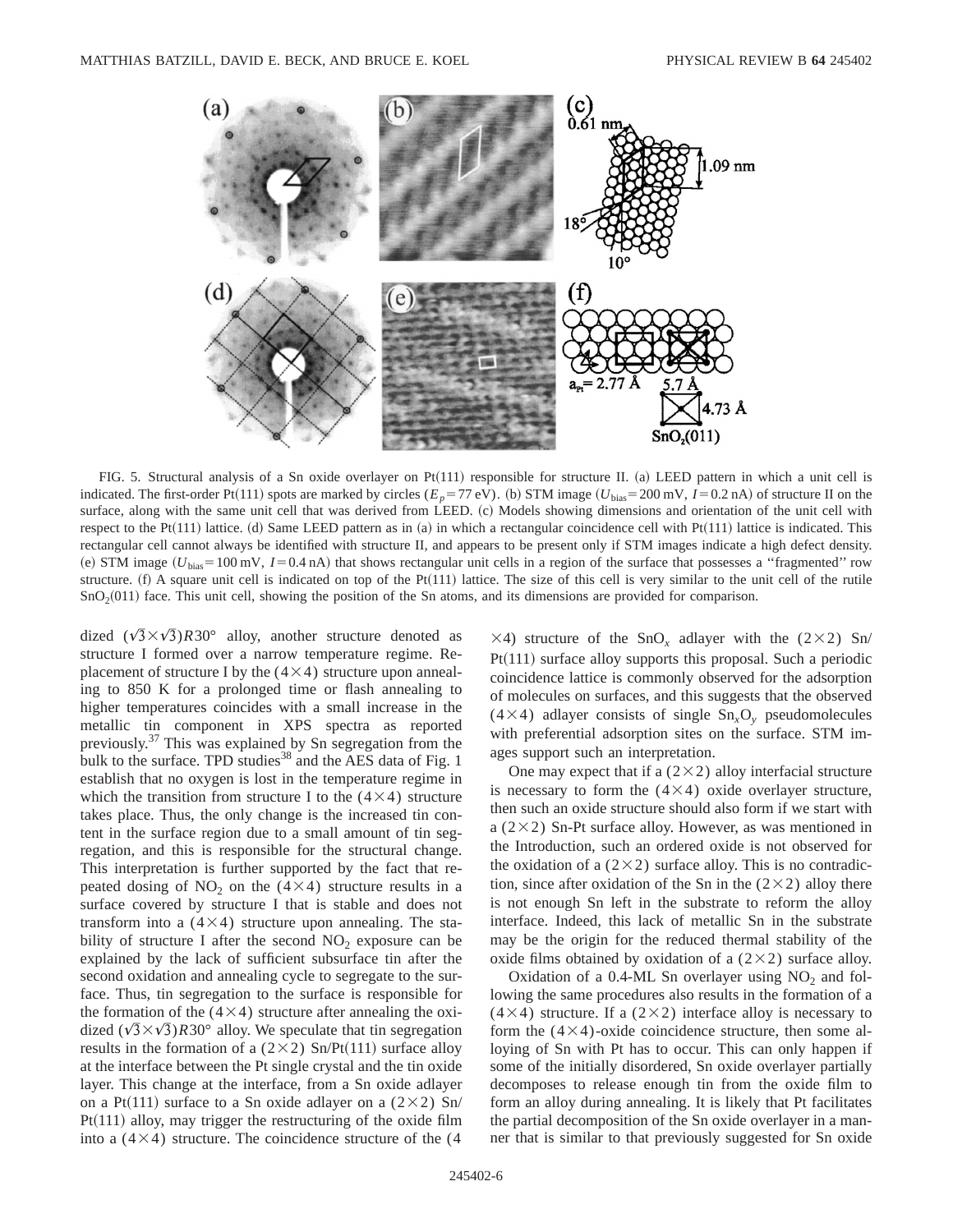

FIG. 6. The  $(5\times5)$  Sn oxide overlayer on Pt $(111)$  that was obtained by repeatedly oxidizing and annealing a Sn/Pt surface alloy. (a)  $(5\times5)$  LEED pattern with the unit cell indicated. The firstorder diffraction spots of the  $Pt(111)$  substrate are marked by circles  $(E_p = 75 \text{ eV})$ . (b) Large-area scan STM image  $(62 \times 62 \text{ nm}^2, U_{bias})$  $=500$  mV,  $I=0.4$  nA) showing atomic steps similar to those observed on clean  $Pt(111)$  surfaces. A regular array of Sn oxide islands are imaged on top of the terraces. (c) Small-scan STM image showing an ordered Sn oxide island structure with the islands arranged on a  $(5\times5)$  grid as indicated by the superimposed unit cell. (d) Cross section along the line indicated in the inset. The island corrugation is about 2 Å.

films on Pd $(111)$ .<sup>15</sup> We propose that once a (2×2) interface alloy is formed, the remaining Sn oxide adlayer is stable and can form the ordered  $(4\times4)$  overlayer structure. In such a scenario, 0.25 ML of Sn is lost from the initial 0.4-ML Sn overlayer to form the  $(2\times2)$  interface alloy, leaving 0.15 ML of Sn to form the  $(4\times4)$  Sn oxide adlayer.

A second oxidation cycle applied to the  $(4\times4)$  surface, obtained either by oxidizing and annealing the  $(\sqrt{3})$  $\times\sqrt{3}$ ) $R30^\circ$  alloy or a 0.4-ML Sn adlayer, results in the formation of structure I on the surface. This treatment increased the  $O(510 \text{ eV})/Sn(430 \text{ eV})$  ratio in AES by a factor of 1.4 and the  $O(510 \text{ eV})/Pt(237 \text{ eV})$  ratio by a factor of 1.6 compared to those values before the second cycle. This indicates that structure I is more oxygen rich than the  $(4\times4)$  surface structure. The increase in oxygen concentration can be explained by oxidation and extraction of part of the Sn in the  $(2\times2)$  Sn/Pt $(111)$  alloy at the interface. Extraction of Sn out of an interface Sn/Pt alloy into a Sn oxide overlayer is consistent with the attenuation of the Pt AES signal and associated larger increase in the O/Pt ratio compared to the O/Sn ratio. In the following, we propose and discuss possible real space structural models for the different surface morphologies.

#### **A. The**  $(4 \times 4)$  structure

The unit cell of the  $(4\times4)$  structure is easily determined from LEED and STM. It can be constructed from the protru-

sions visible in the STM images with a separation of twice the  $Pt(111)$  surface lattice constant, with every second protrusion missing in every second row. The ''missing'' protrusions define the  $(4\times4)$  unit cell shown in Figs. 3(c) and  $3(d)$ . The large corrugation of the protrusions  $(0.1 \text{ nm})$  observed by STM implies that these protrusions have a topographical origin and are not just due to electronic effects. Because the protrusions form a coincidence lattice with Pt(111) and the (2×2) Sn/Pt(111) surface alloy, as is observed commonly for the adsorption of molecules on surfaces, we propose a model where the protrusions consist of Sn*x*O*<sup>y</sup>* ''molecules'' populating preferred substrate sites. There is precedence for such a proposal. Such pseudomolecules are formed upon oxidation of one-component, singlecrystal metal surfaces. These pseudomolecules usually order into metal-oxygen ''chains'' along low-index crystallographic directions.42–45

An upper limit for the amount of Sn atoms can be established in this particular Sn oxide adlayer by assuming that all of the Sn in a  $(\sqrt{3}\times\sqrt{3})R30^\circ$  surface alloy was oxidized and extracted into the adlayer after the first oxidation step. This amounts to  $\Theta_{\text{Sn}}=0.33$  in the disordered oxide adlayer. The primitive unit cell of the  $(4\times4)$  structure, on the other hand, corresponds to a coverage of  $\Theta$  = 0.19 for Sn<sub>x</sub>O<sub>y</sub> molecules at the surface. Therefore, retention of all of the Sn in the disordered adlayer to form the ordered adlayer provides an upper limit of about two Sn atoms per pseudomolecule. This stoichiometry would also come about if the  $(4\times4)$  structure exists on essentially a  $(1 \times 1)$ Pt $(111)$  surface layer. The actual stoichiometry may be lower depending on how much tin is consumed to reform a  $(2\times2)$  interface alloy from the preexisting disordered oxide overlayer and/or structure I on the surface. Although previous XPS studies<sup>37</sup> showed that some tin segregates from subsurface regions to the interface, this may not be enough to form the  $(2\times2)$  interface alloy and then some tin would be lost from the oxide overlayer. If the stoichiometry was only one Sn atom per pseudomolecule, then about 0.14 ML of the Sn required to form the  $(2\times2)$ alloy came from reduction of the preexisting oxide adlayer. We favor a stoichiometry of one Sn atom per molecule because formation of the  $(4\times4)$  structure from an oxidized 0.4-ML Sn *overlayer* leaves only  $\Theta_{\text{Sn}}=0.15$  in the Sn oxide adlayer after forming the  $(2\times2)$  interface alloy.

Previous TPD studies determined that the oxygen coverage for the  $(4\times4)$  structure is about 0.15 ML.<sup>38</sup> This indicates that there is only one oxygen atom per pseudomolecule. These considerations lead to the conclusion that each protrusion in the STM image consists of one SnO pseudomolecule. The two-dimensional arrangement of these pseudomolecules is shown in Fig.  $3(d)$ , assuming a particular registry with the substrate, but obviously the identity of adsorption sites for these molecules is not known.

#### **B.** Structure I and the  $(5 \times 5)$ -island structure

Some obvious similarities between structure I and the (5  $\times$ 5)-island structure, in addition to the fact that the latter structure evolves from the former one, suggest that both of these structures are closely related. The similarities are that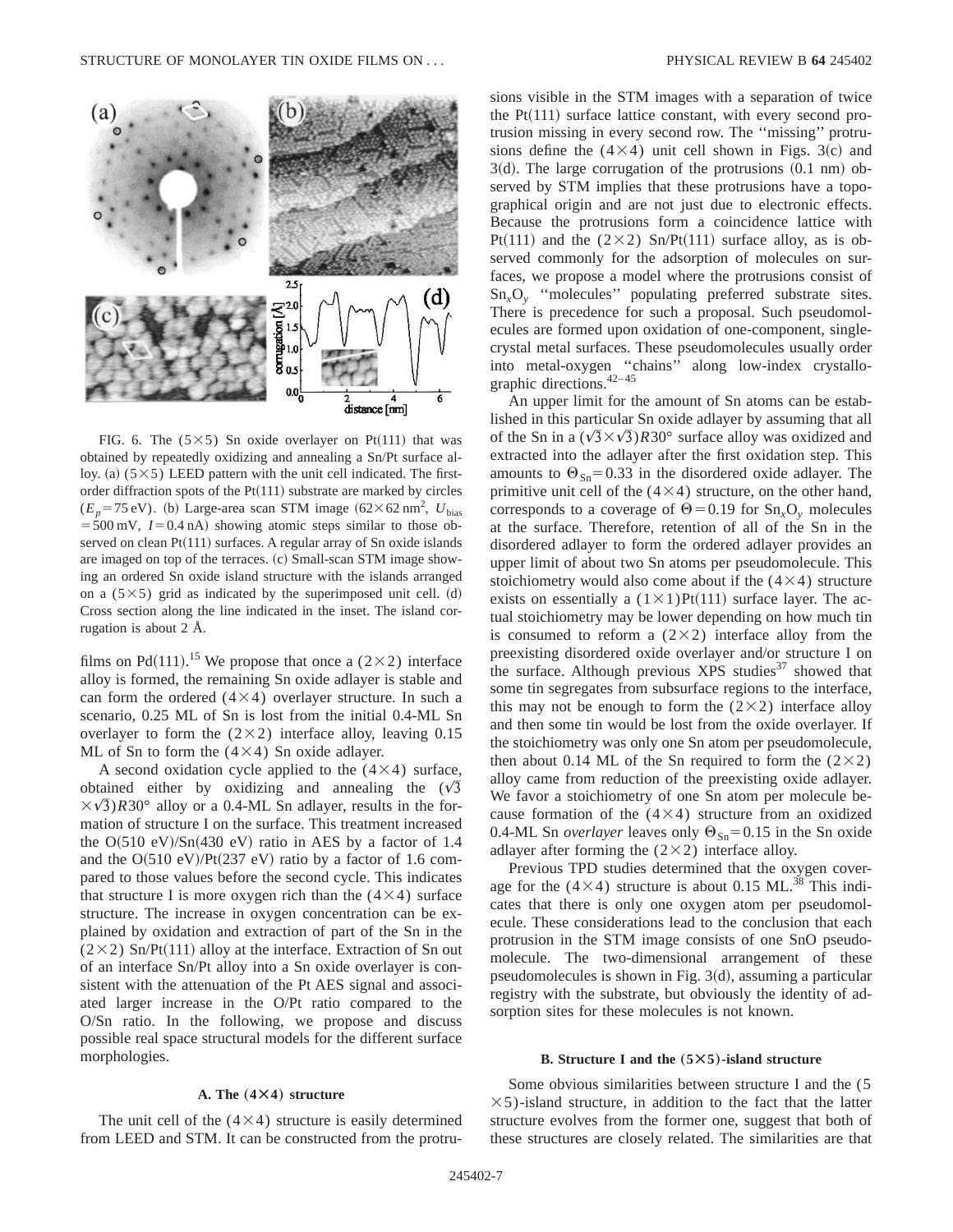the LEED pattern of structure I contains  $(5 \times 5)$  spots and that STM reveals rows in the images of structure I that have the same separation as the islands in the  $(5\times5)$  structure. Furthermore, the hexagonal island structure is characterized by ''rows'' of islands along the same directions as those for the three domains of rows of structure I. The transition from structure I to the  $(5\times5)$ -island structure occurs following repeated  $NO<sub>2</sub>$  dosing and annealing. This implies that the island structure is either more fully oxidized or more tin is extracted from the Sn/Pt alloy to form the oxide adlayer than in the case for structure I. The  $O(510 \text{ eV})/Sn(430 \text{ eV})$  AES ratio, however, increases only slightly from 0.40 to 0.42, implying that only a small amount of additional oxygen is necessary to have this profound effect. We propose that these islands form to relieve stress in the tin oxide adlayer. If island formation is driven by stress relief in the adlayer, then the rows in structure I are likely to be associated with a stress-relief pattern, too. While a few of the spots in the LEED pattern of structure I can be associated with the row pattern in the STM images, there are additional spots that are unaccounted for and that cannot be found in the  $(5\times5)$  island structure. It is interesting to note that some of these spots can be constructed easily by rotating the  $(5\times5)$  unit cell by 30°. This may indicate the existence of other domains rotated by 30°. Another dominant feature in the LEED pattern are diffuse spots in the low-index directions. These spots correspond to a lattice vector of 1.6 times the surface lattice vector of the  $Pt(111)$  substrate. These diffuse spots may indicate some ordering in the adlayer beyond the rowlike pattern. Although the length of this vector is not an integer multiple of the Pt substrate, the direction of this vector along the low-index direction of the substrate indicates that the overlayer is strongly influenced by the Pt substrate and there must exist strong interactions between the tin oxide adlayer and the Pt substrate. The diffuseness of the LEED spots indicates that there is only weak order in the adlayer. No such spots are present in the LEED pattern of the  $(5\times5)$ -island structure. We propose that the increased adlayer coverage for the  $(5\times5)$ -island structure compared to structure I increases the stress in the adlayer and causes the film to form an array of islands as a mechanism to reduce the strain energy. In the LEED pattern of the island arrays, only  $(5 \times 5)$  spots were seen. These spots are entirely due to the organization of the islands on the Pt(111) surface in a ( $5\times5$ ) grid, and thus the individual islands do not show any long-range coherence of possible internal structure that extends over several islands. Also STM images do not show any order within the islands and the islands are imaged with no regular shape.

STM images of structure I only show small corrugations. From the STM data alone, it is not possible to conclude whether the observed features are topographic or electronic in origin. For instance, antiphase boundaries in  $Al_2O_3$  thin films are often imaged as protruding in STM, although atomic force microscopy (AFM) shows that they are depressions.<sup>46</sup> On the other hand, the  $(5\times5)$  island structure exhibits a corrugation for the ''trenches'' between the islands of 0.2 nm, which is close to the topographical value one would expect for a one-monolayer-thick island.



FIG. 7. Proposed structural model for a structure II–type Sn oxide overlayer. (a) The shaded circles indicate Sn atoms on a  $Pt(111)$  (open circles) substrate. The rectangular "building blocks" are of the same size as the rectangles observed in STM images at defect sites of structure II and correspond to coincidence spots found in LEED for these surfaces [see Figs.  $5(d) - 5(f)$ ]. Every third rectangle is shifted to form a face-centered structure. This arrangement of rectangles results in the large unit cell indicated at the right. The Sn coverage in this model corresponds to  $\frac{1}{3}$  of a monolayer. (b) The unit cell of the model in  $(a)$  (solid line) is compared with the unit cell deduced from LEED (dashed line). There is only a small discrepancy between the two unit cells.  $(c)$  Same model as  $(a)$  with possible positions of the oxygen atoms indicated corresponding to an ultrathin film of SnO.

# **C. Structure II**

Structure II shows clear features in STM images and LEED. The complex LEED pattern and long-range Moiré pattern observed in STM images indicates that this surface is incommensurate with the  $Pt(111)$  substrate. The decoration of these domains with ''material'' indicates that these SnO*<sup>x</sup>* monolayers can only accommodate a fixed amount of Sn and excess Sn diffuses to the domain boundaries. The fact that only structure II domains are decorated and not structure I domains is consistent with the impression that structure II is better ordered and exists only for a well-defined Sn coverage. The unit cell that can be constructed from the LEED and STM images was shown in Fig.  $5(c)$ . In our attempts to account for this unit cell, we noted the intriguing feature that there are commensurate  $\left(\frac{2}{1}\right)$  $_{2}^{0}$ ) unit cells in incompletely ordered overlayers, i.e., overlayers that had a high defect density in the rows of structure II. The size of this unit cell matches very closely the unit cell of a rutile  $SnO<sub>2</sub>(011)$  face as shown in Fig.  $5(f)$ . This suggests a structural relationship between the  $SnO<sub>2</sub>(011)$  face and the Sn oxide overlayer on Pt $(111)$  denoted as structure II. In Fig. 7 $(a)$ , a model is drawn with a unit cell that is very close to the measured unit cell that was shown in Fig.  $5(c)$ . In this model, a structure is constructed that essentially consists of rectangular cells with  $a\left(\frac{2}{1}\right)$  $_{2}^{0}$ ) geometry. Every third cell in the  $\langle 211 \rangle$  direction of the  $Pt(111)$  substrate is shifted such that the corner of the cell now lies in the center of an unshifted cell, creating a cell with a centered atom. The unit cell of such a structure can be expressed in matrix notation as  $(\frac{3}{1.5} \frac{2}{5})$ .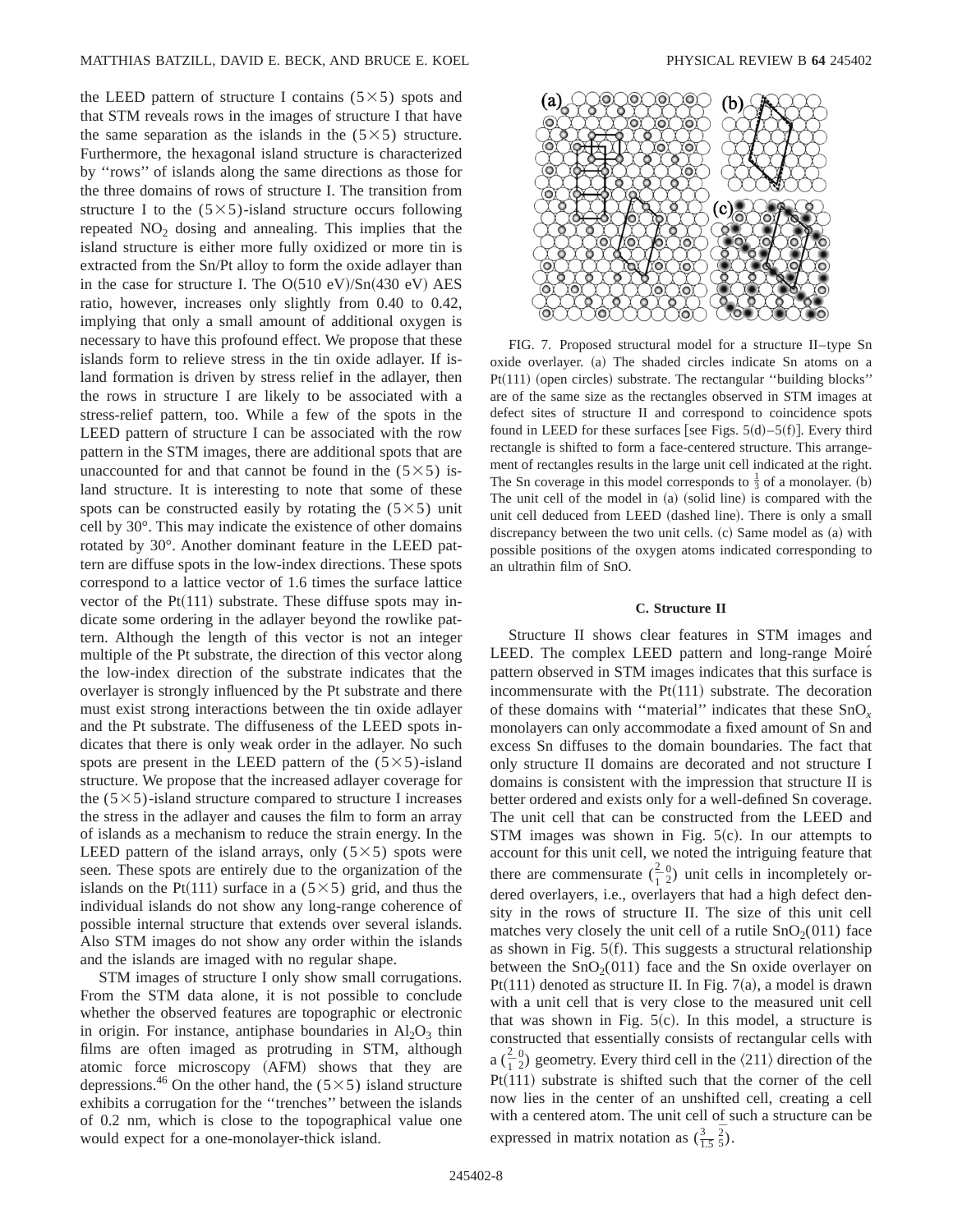The unit cell of this model is compared directly with that deduced from LEED and STM measurements in Fig.  $7(b)$ . Although the two unit cells do not match perfectly, they have a similar size and orientation with respect to the  $Pt(111)$  substrate. The close match of the two unit cells and other structural features of the model and STM images, i.e., the row structure and the connecting ''pegs'' between the rows that give the structure a ''skewed ladder'' appearance, supports our proposed model for structure II. Furthermore, the proposed overlayer model was drawn with  $\Theta_{\text{Sn}}=0.33$ , which is exactly the amount of Sn available from the  $(\sqrt{3}\times\sqrt{3})R30^\circ$ Sn/Pt surface alloy. The small discrepancy between the measured unit cell and that of the proposed model is not surprising because it is known from the observed Moiré pattern that the overlayer is incommensurate with the Pt lattice, and this is not explained by this simple model. Competition between the occupation of preferential sites on the  $Pt(111)$  substrate by atoms in the overlayer and formation of preferred interatomic bond distances within the overlayer would expectedly lead to some stretching and/or skewing of the structure of this proposed model to form the observed structure.

No information about the position of the oxygen atoms in the tin oxide film are available. However, the separation between the Sn atoms in the model is reasonable to form Sn-O bonds because of the similarity that the rectangular  $(\frac{2}{1})$  $_{2}^{0}$ "building blocks" have to the rutile  $SnO<sub>2</sub>(011)$  surface. In Fig.  $7(c)$ , possible locations for the oxygen atoms in our model are included assuming a stoichiometry of SnO. Evidence for this comes from AES data. AES shows an increase in the  $O(510 \text{ eV})/Sn(430 \text{ eV})$  ratio by a factor of 1.4 compared to the  $(4\times4)$  structure. This occurs because the additional oxygen uptake in the second oxidation step extracts Sn that was alloyed in the  $(4\times4)$  structure to increase the amount of oxidized Sn in the adlayer from 0.19 ML of SnO pseudomolecules in the  $(4\times4)$  structure to 0.33 ML of SnO in structure II.

The increased oxygen concentration along the rows that is suggested in Fig.  $7(c)$  is also consistent with the contrast reversal that is observed in STM upon pickup of an adsorbate by the tip  $[Fig. 4(d)]$ . For instance, a stronger interaction of the ''tip'' with the more reduced areas of the surface can be anticipated if an oxygen atom is attached to the apex of the STM tip, and this would result in an increased apparent corrugation of these parts in the STM image.

#### **V. CONCLUDING REMARKS**

There are many systems where there is a strong dependence of the structure of an ultrathin oxide film on the preparation conditions. In particular, it has been observed frequently that there is a transition from a disordered, amorphous oxide film to an ordered overlayer with increasing substrate temperatures. For this particular system of ultrathin tin oxide films on  $Pt(111)$ , we showed that a variety of structures can form, which should possess different and potentially unique physical and chemical properties. Tin oxide films that form an ordered stress-relief pattern and evolve into an ordered tin oxide island array after further oxidation steps have been identified. This array of islands exhibits a lateral superlattice with a  $(5 \times 5)$  periodicity with respect to the  $Pt(111)$  substrate.

Two ordered, tin oxide adlayers were observed. One structure formed a  $(4\times4)$  coincidence lattice with the  $Pt(111)$  substrate, resembling structures commonly observed for molecular adsorption on surfaces. Consequently, we concluded that SnO pseudomolecules form on these surfaces with preferential adsorption sites. The other ordered tin oxide overlayer formed an incommensurate structure.

Slight variations in the amount of tin and oxygen in the oxide layer, as well as alloying of Sn with the  $Pt(111)$  substrate at the interface, control important aspects of the formation of the different oxide structures. Thus, subtle variations of the preparation conditions may result in different stable and metastable surface structures for tin oxide adlayers on  $Pt(111)$  and  $Pt-Sn$  alloys.

Repeated oxidation and annealing were used to alter the oxide-film morphology. This was possible even though the first oxygen exposure consisted of a saturation dose and most of the oxygen desorbs at an annealing temperature below the onset of ordering of the oxide films. Repeated oxidation changes the tin to oxygen stoichiometry only minutely but has a profound effect on the structure of the oxide film. We are not aware of any similar studies that employed cycles of oxidation and annealing to form ultrathin oxide overlayers. This may, however, be an important technique for the fabrication of unique oxide-overlayer structures.

Even after repeated oxidation under these conditions, no film with  $SnO<sub>2</sub>$  stoichiometry was formed. Although  $SnO<sub>2</sub>$  is the most stable oxide of tin in bulk material, only a more reduced tin oxide compound is thermodynamically stable at the Pt/tin oxide interface.

In this study, we demonstrated that subtle differences in the preparation of ultrathin oxide films can produce surfaces with different structures and potentially different properties. This illustrates the complexity of such interfaces and the challenge this presents to tackling these interfaces using theoretical methods. This also illustrates the difficulties that may be encountered in the controlled preparation of such metal/oxide interfaces. However, the variety of oxide/metal structures that can be formed illustrates the potential for engineering novel materials and interfaces at the nanoscale level.

#### **ACKNOWLEDGMENTS**

This work was partially supported by the Analytical and Surface Chemistry Program in the Division of Chemistry, National Science Foundation (NSF). One of the authors (M.B.) gratefully acknowledges financial support from the Deutsche Forschungsgemeinschaft (DFG).